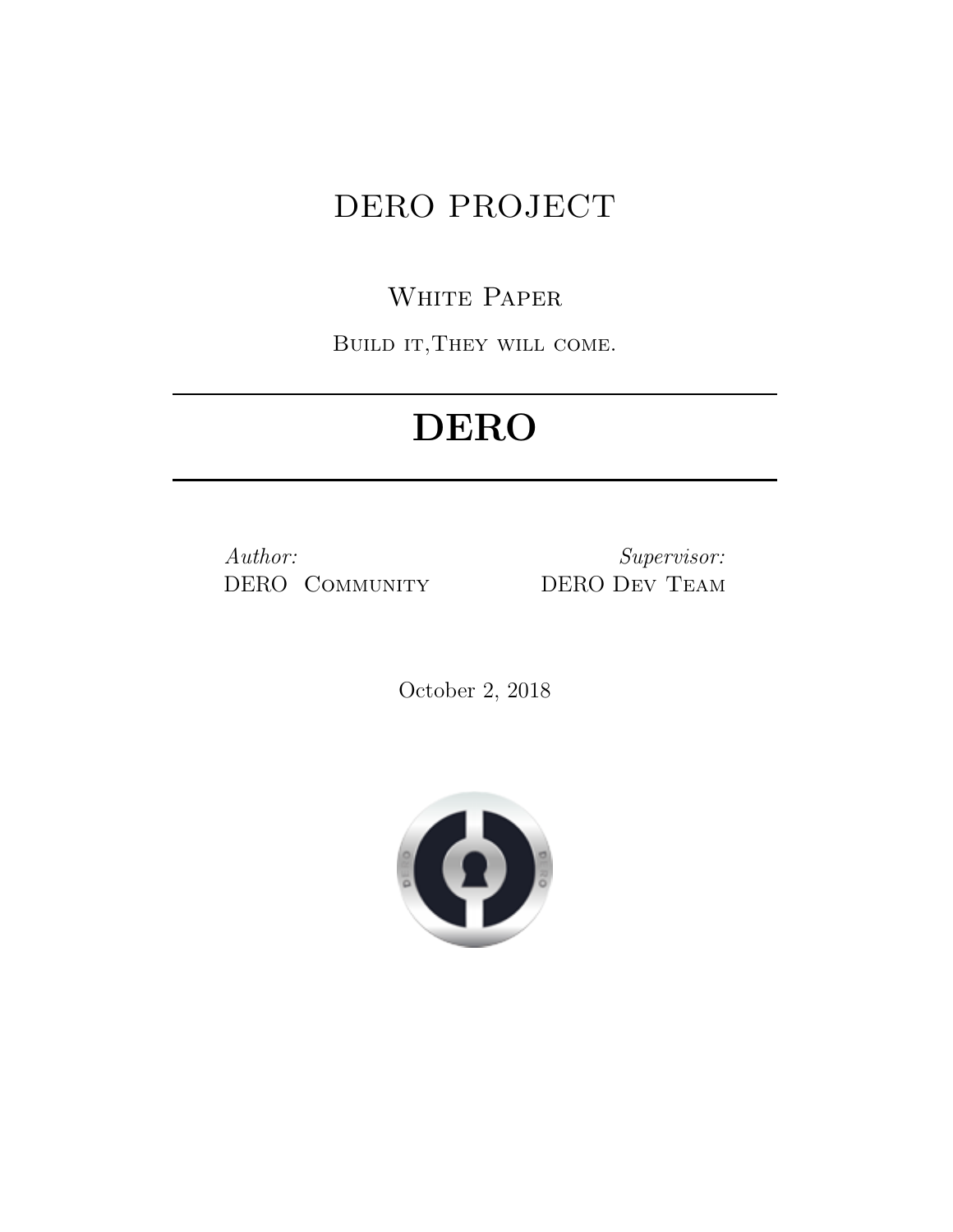# **Contents**

| 1        | <b>SUMMARY</b>                                                                                                                                                                                                                                                                                                                                                                                                                                                                            | $\overline{2}$                                                                 |  |
|----------|-------------------------------------------------------------------------------------------------------------------------------------------------------------------------------------------------------------------------------------------------------------------------------------------------------------------------------------------------------------------------------------------------------------------------------------------------------------------------------------------|--------------------------------------------------------------------------------|--|
| $\bf{2}$ | <b>CHALLENGES</b><br>Identification and know-your-client $(KYC)$<br>2.1<br>Voting using safe, secure, and transparent smart contracts<br>2.2<br>Asset management: PRIVATE AND AUDITABLE<br>2.3<br>$\frac{1}{2}$ $\frac{1}{2}$ $\frac{1}{2}$ $\frac{1}{2}$ $\frac{1}{2}$ $\frac{1}{2}$ $\frac{1}{2}$ $\frac{1}{2}$<br>2-Factor authentication: Secure password management and<br>2.4<br>access<br>$\sim$<br>Integration with telecom gateways $\dots \dots \dots \dots \dots \dots$<br>2.5 | 3<br>3<br>$\overline{4}$<br>$\overline{4}$<br>$\overline{5}$<br>$\overline{5}$ |  |
| 3        | <b>DERO KEY FEATURES</b>                                                                                                                                                                                                                                                                                                                                                                                                                                                                  | $\overline{5}$                                                                 |  |
|          | 3.1                                                                                                                                                                                                                                                                                                                                                                                                                                                                                       | $\overline{5}$                                                                 |  |
|          | Completely SSL/TLS encrypted network<br>3.2<br>3.3                                                                                                                                                                                                                                                                                                                                                                                                                                        | 6<br>6                                                                         |  |
|          | 3.4                                                                                                                                                                                                                                                                                                                                                                                                                                                                                       | 8                                                                              |  |
|          | 3.5                                                                                                                                                                                                                                                                                                                                                                                                                                                                                       | 8                                                                              |  |
|          | 3.6                                                                                                                                                                                                                                                                                                                                                                                                                                                                                       | 8                                                                              |  |
|          | 3.7                                                                                                                                                                                                                                                                                                                                                                                                                                                                                       | 8                                                                              |  |
|          | 3.8                                                                                                                                                                                                                                                                                                                                                                                                                                                                                       | 8                                                                              |  |
|          | Escrow services on the blockchain $\ldots \ldots \ldots \ldots \ldots$<br>3.9                                                                                                                                                                                                                                                                                                                                                                                                             | 9                                                                              |  |
|          | $3.10\,$                                                                                                                                                                                                                                                                                                                                                                                                                                                                                  | 9                                                                              |  |
|          |                                                                                                                                                                                                                                                                                                                                                                                                                                                                                           | 9                                                                              |  |
| 4        | <b>DERO VIRTUAL MACHINE</b>                                                                                                                                                                                                                                                                                                                                                                                                                                                               | 9                                                                              |  |
| 5        | <b>ROADMAP</b>                                                                                                                                                                                                                                                                                                                                                                                                                                                                            | 10                                                                             |  |
| 6        | <b>SPECIFICATIONS</b>                                                                                                                                                                                                                                                                                                                                                                                                                                                                     | 11                                                                             |  |
| 7        | DERO BLOCKCHAIN DEVELOPMENT<br>11                                                                                                                                                                                                                                                                                                                                                                                                                                                         |                                                                                |  |
| 8        | AREAS WILL REFINE CONSTANTLY IN THE FUTURE<br>12                                                                                                                                                                                                                                                                                                                                                                                                                                          |                                                                                |  |
| 9        | <b>DERO PROJECT Foundation:</b>                                                                                                                                                                                                                                                                                                                                                                                                                                                           | 12                                                                             |  |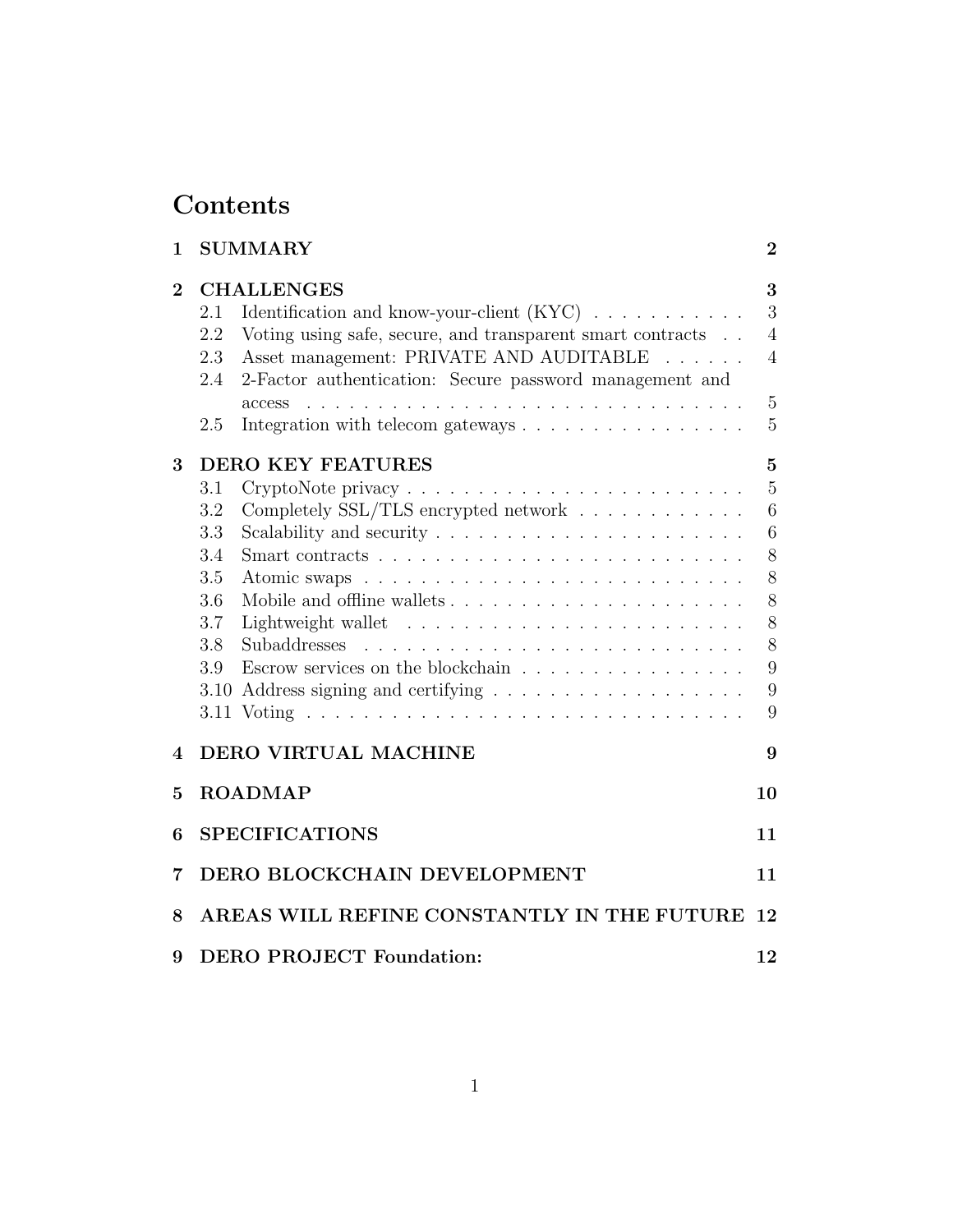## <span id="page-2-0"></span>**1 SUMMARY**

The Dero Project has written a unique new blockchain technology that is based on the DAG and CryptoNote protocol with double spend protection. DERO is a new, experimental blockchain technology written in Golang with a focus on enhanced Privacy and Smart Contracts while maintaining the transparency and security of the blockchain.

The goal is to create a unique state of the art blockchain technology with enhanced Reliability, Privacy, Security, Usability, and Portability by bringing together some of the best proven technologies like CryptoNote Protocol and Smart Contracts, thereby allowing for the creation of Private Smart Contracts.

Blockchain is an open, distributed ledger that can record transactions between two parties efficiently, and in a verifiable and permanent way.

CryptoNote Protocol uses a distributed public ledger that records all balances and transactions of its in-built currency like Bitcoin. Unlike Bitcoin, CryptoNote's transactions cannot be followed through the blockchain in a way that reveals who sent or received coins. The only people with access to the whole set of data about a transaction are the sender or receiver of the transaction.

A smart Contract is a protocol intended to facilitate, verify, and enforce the negotiation or execution of a digital contract. Smart contracts allow for direct contract execution without a third party. These transactions are trackable and irreversible. Smart contracts were first proposed by Nick Szabo in 1994.

For more details about Blockchain, CryptoNote Protocol, and Smart Contract see:

- *•* [Blockchain](https://en.wikipedia.org/wiki/Blockchain)
- *•* [CryptoNote](https://en.wikipedia.org/wiki/CryptoNote)
- *•* [CryptoNote Specs](https://cryptonote.org/whitepaper.pdf)
- *•* [Smart Contract](https://en.wikipedia.org/wiki/Smart_contract)

Some brief examples of what a smart contract is capable of managing without third-party intervention include: access authorization to a physical object like a building or internet-of-things (IoT) devices, asset management,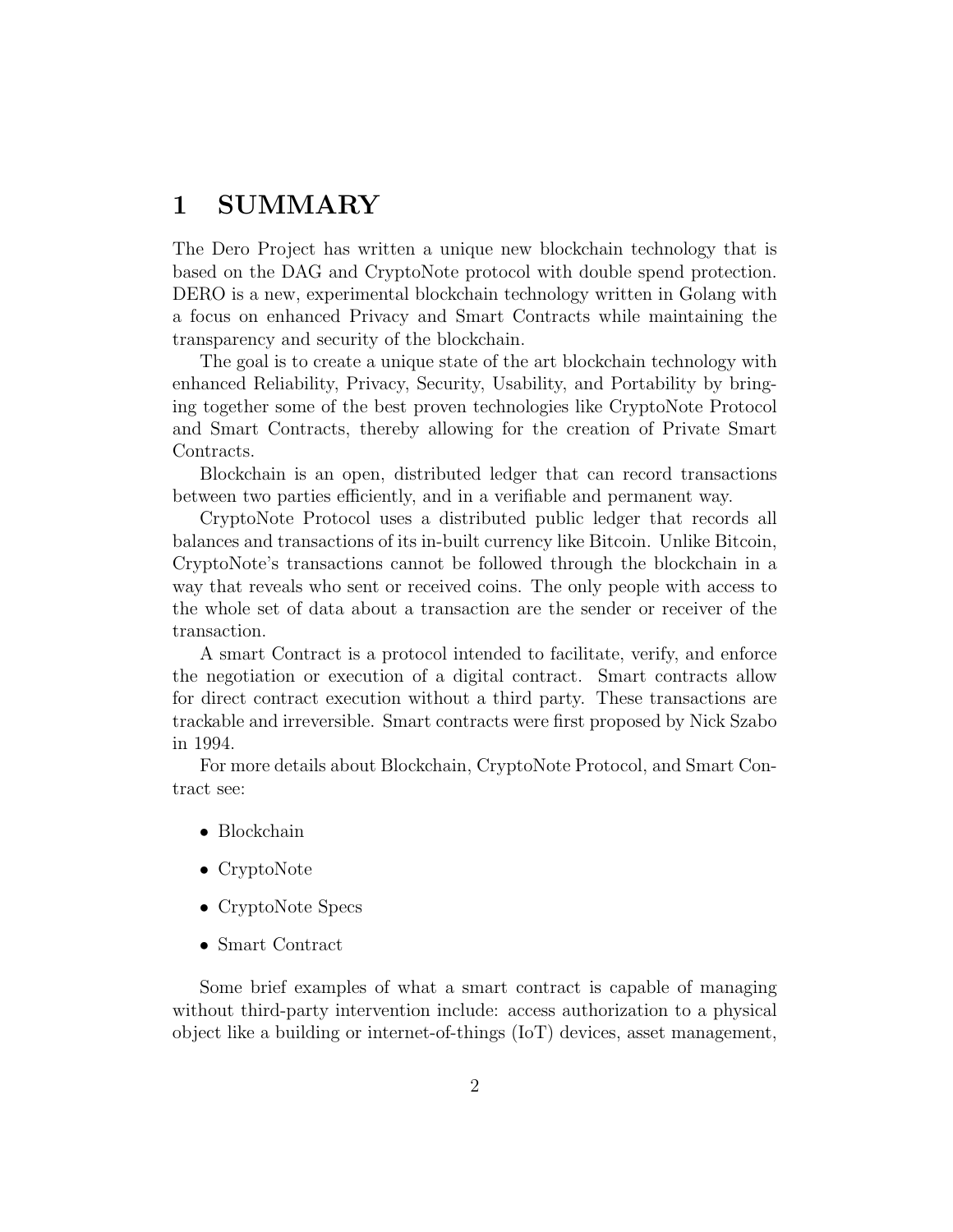trading, ticket purchasing, or share distribution. In some instances, an individual or organization would prefer not to reveal the details of the transaction or contract (i.e. participants, amounts, and contract terms) to the rest of the world. Dero brings true privacy to smart contracts for the first time on any blockchain.

Truly private smart contracts are a unique feature offered by DERO that other projects to date (October 2, 2018) do not offer. Dero accomplishes this by keeping all aspects of the transaction, smart contract, and users details private on the original blockchain without the need to trust sensitive or otherwise private information to second layer or off-chain solutions.

### <span id="page-3-0"></span>**2 CHALLENGES**

#### <span id="page-3-1"></span>**2.1 Identification and know-your-client (KYC)**

Having briefly touched upon the need for privacy on the blockchain we must also address the need for some degree of transparency in certain limited situations. Dero will allow thoroughly verified and publicly known certifying authorities to add their signature to individual wallets, and only for those who have applied. This signature serves as confirmation that your identity has been verified by a certifying authority such as a Government, Bank, telecom operator, Visa, Mastercard, or other organizations as required.

When a service provider require verification of your KYC details, similar to what weve seen with exchanges, the process can now be made as simple as using a wallet with the appropriate certification. The service provider, vendor, or payment gateway will only get to see a basic signature that confirms it is authorized to use their services. No personal details are available in these situations. Only certifying authorities will have personal information for individual wallets and only with those who have submitted an application.

In places where KYC compliance is at its most stringent levels, trades would not be possible without pre-authorization from the appropriate authorities. On an individual level, you can choose whom you certify your wallet with, at your discretion. Given the need for robust privacy and security, DERO blockchain has been designed to allow full integration of hardware wallets with biometric protection.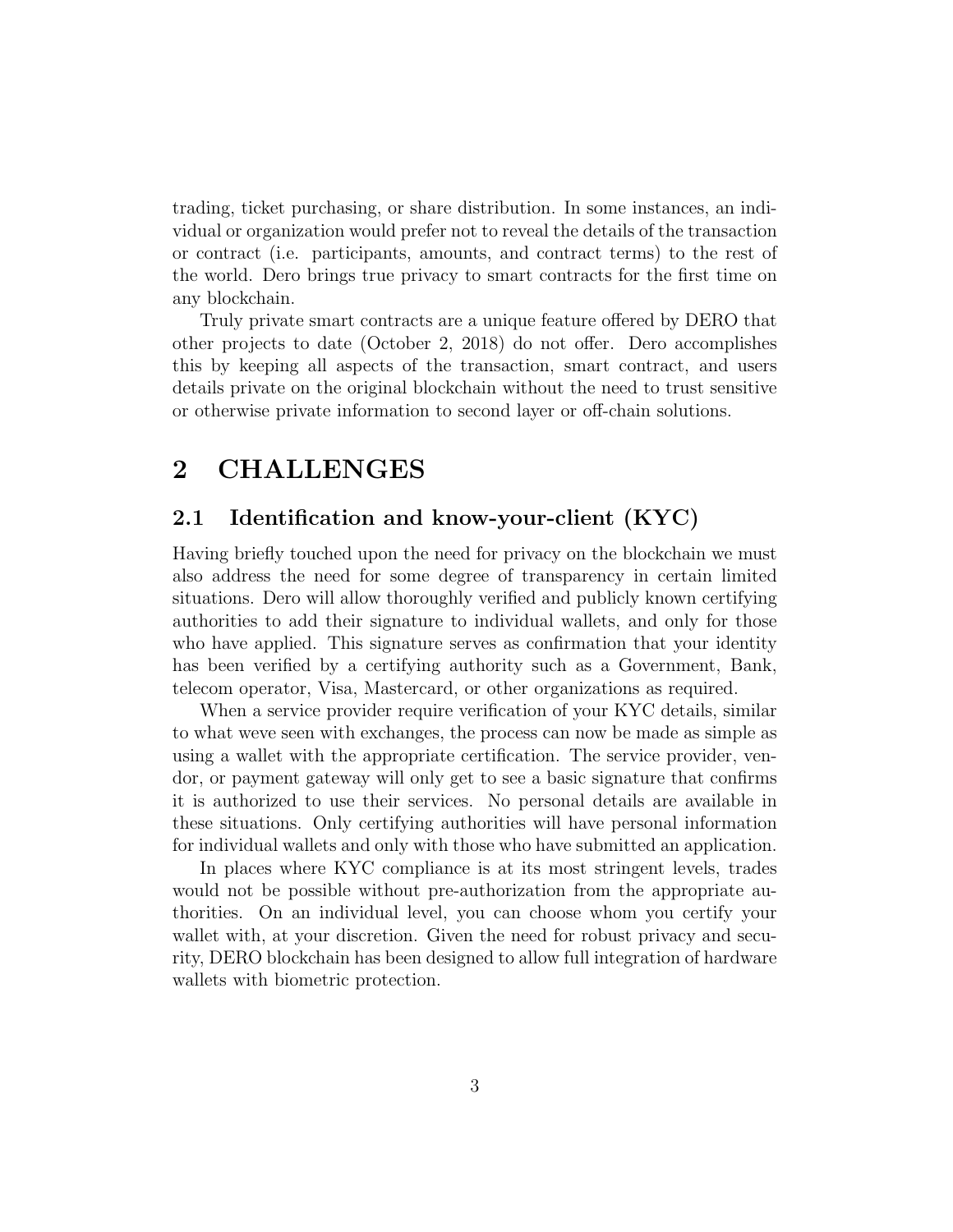#### <span id="page-4-0"></span>**2.2 Voting using safe, secure, and transparent smart contracts**

Any organization may use DERO blockchain for a safe, secure, and transparent voting process that also keeps the identities of all voters anonymous in the eyes of the public. This is achieved through a type of private voting smart contract that is only made possible today on DERO blockchain. Aside from Dero, current voting solutions to date operate on public ledgers with public smart contracts that dont obfuscate or shroud your network traffic from identification. Some workaround solutions have been proposed, such as off-chain computations and second layer solutions; however, these solutions leave a number of fundamental flaws that needlessly complicate wide scale adoption of blockchain technology for private voting processes.

To register for the voting process, an individual must apply to the certifying authority with their public Dero address and documentation as required. In this instance, the authority in charge will validate your wallet and allow for one (1) vote or more as defined by the smart contract. The details of such a contract should theoretically be public, transparent, and fully available in any democratic process.

A smart contract of this nature will, of course, require flexibility, and the ability to be reprogrammed to suit the needs of any party that chooses to utilize a private smart voting contract. To that end, the Dero development team is working to keep as much flexibility in the system as possible.

#### <span id="page-4-1"></span>**2.3 Asset management: PRIVATE AND AUDITABLE**

With Dero, assets can be recorded, distributed, or traded on the blockchain. Perhaps the most critical issue today facing asset management on the blockchain is privacy. Consider for a moment how assets are recorded today. Most assets are recorded in a private or centralized database like you may find at the Department of Motor Vehicles. Organizations or departments often have limited hours, cumbersome access to information policies, and substantial overhead costs. Bringing asset management to DERO blockchain will allow individuals unrestricted use of their own data, by allowing 24/7 access to anything they have stored on DERO blockchain while simultaneously offering unparalleled privacy.

Any individual or organization that choose DERO blockchain for asset management will benefit from the highest levels of privacy by utilizing the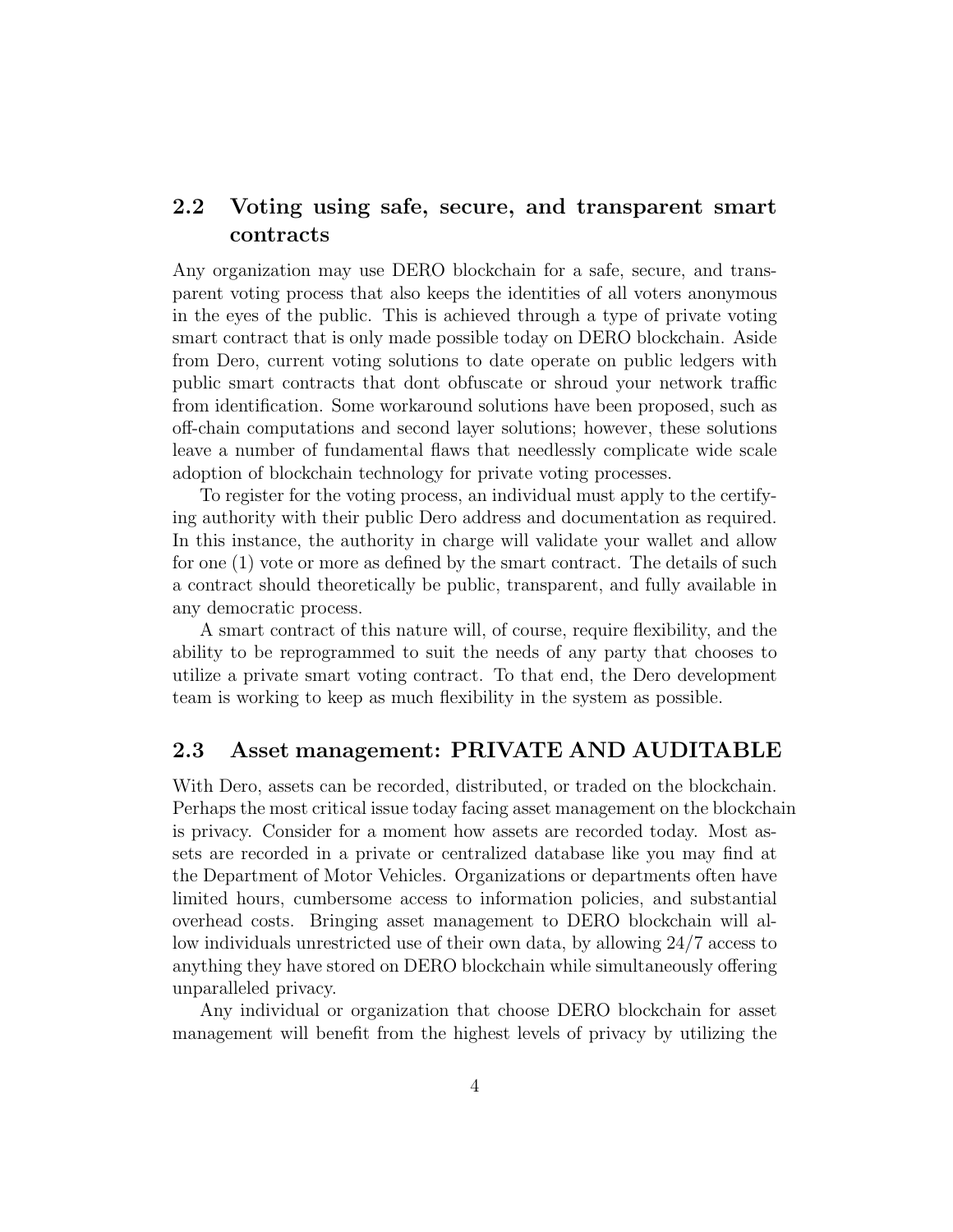CryptoNote protocol and complete SSL implementation across the entire network, among other critical features. For audits or tax purposes, all you have to do is provide a simple and convenient viewkey that will list all relevant history from the wallet. This view key can be easily programmed into tax software to reduce cost and human error, while insuring accuracy. Its important to note that all details of wallets are entirely hidden from the rest of the network. As such, it is the individual wallet holders responsibility to make their relevant tax information known as required.

#### <span id="page-5-0"></span>**2.4 2-Factor authentication: Secure password management and access**

Dero plans to integrate one-time password (OTP) authenticators and passphrases. Subaddresses could be used as the username to keep public address information private, and, if required, an OTP will appear in the wallet. An application programming interface (API) and software development kits (SDK) will be freely distributed to service providers for facilitate integration of their existing infrastructure with the Dero blockchain. This will create a significantly more secure environment for the users on a particular service or platform.

#### <span id="page-5-1"></span>**2.5 Integration with telecom gateways**

DERO blockchain is built in such a way as to allow integration with telecommunication gateways, to send and receive short message service (SMS a.k.a. text) messages. Once your wallet is certified with a telecom operator, you will be able to send text messages that take advantage of the privacy features from the CryptoNote protocol. For example, ring CT signatures are just one of many features used to hide your data. One-time password verified SMS data will be relayed to the appropriate wallet and held completely privately for only the recipient.

### <span id="page-5-2"></span>**3 DERO KEY FEATURES**

#### <span id="page-5-3"></span>**3.1 CryptoNote privacy**

CryptoNote currencies use a distributed public ledger that records all balances and transactions of its in-built currency like Bitcoin. Unlike Bitcoin,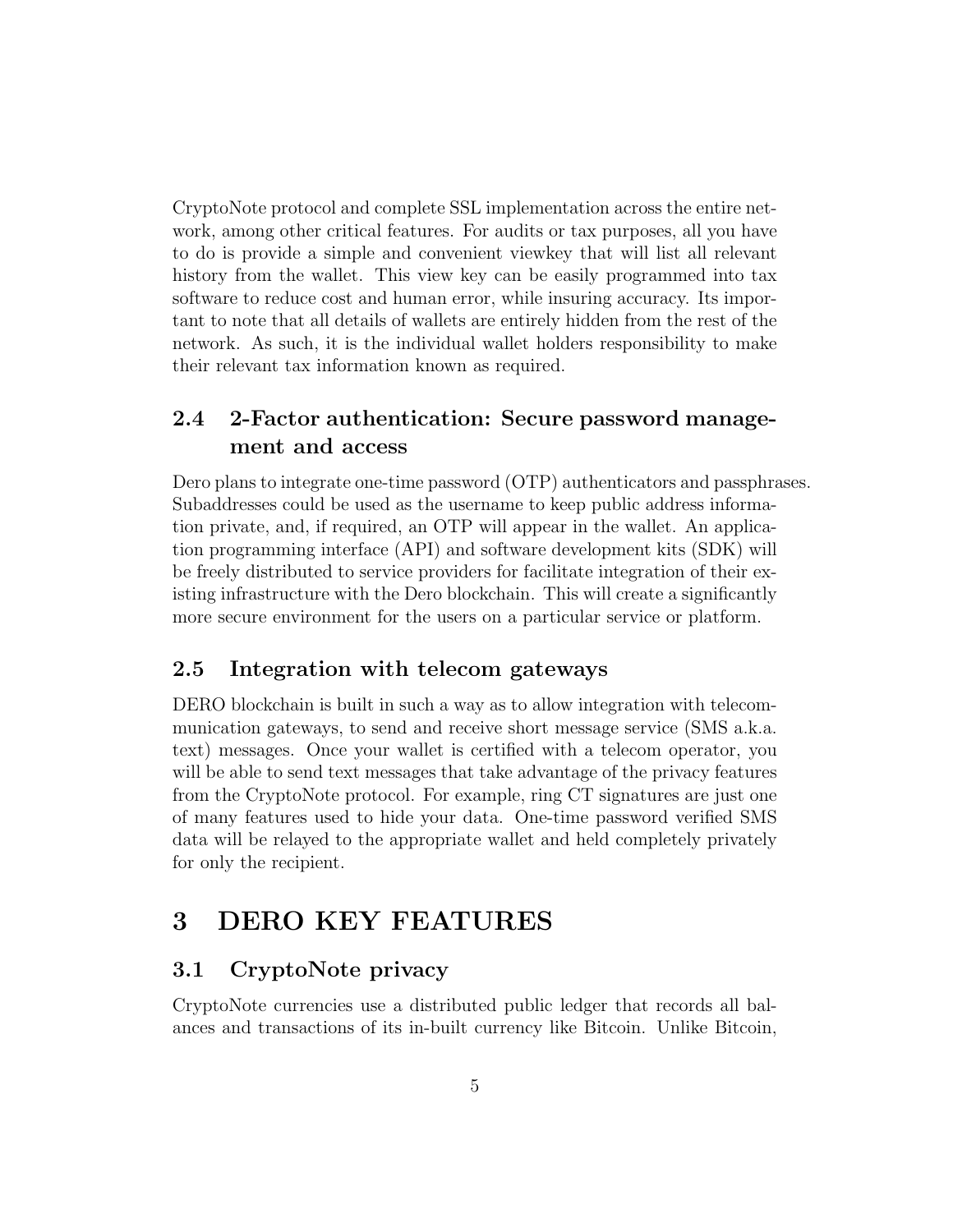CryptoNotes transactions cannot be followed through the blockchain in a way that reveals who sent or received coins. Dero utilizes all aspects of the CryptoNote protocols privacy features in its new blockchain technology to protect the identities of all parties involved in a transaction.

#### <span id="page-6-0"></span>**3.2 Completely SSL/TLS encrypted network**

DERO is the first blockchain to have complete SSL in the P2P layer.

The Dero development team has implemented complete TLS across the Dero network which is a first on any blockchain. This encrypts the entirety of our network traffic, which greatly reduces our attack surface, while simultaneously preventing ISPs or other users from analyzing DERO network traffic.

#### <span id="page-6-1"></span>**3.3 Scalability and security**

DERO is the first CryptoNote blockchain to have 75 transactions per second on its native blockchain without any lightning networks, validators or offblockchain solutions.

Currently(October 2, 2018),DERO achieved 12 seconds blocktime and 2 minutes confirmation time by using Dero DAG technology introduced in Dero Atlantis mainnet:

**DERO-DAG(Directed Acyclic Graph)** DERO Atlantis is DERO-DAG based. DERO-DAG is mineable, POW based, fully linear with same level of security as blockchain.No orphans, scalability limits defined by resources(Compute, Network, Storage etc.)

DERO DAG implementation builds outs a main chain from the DAG network of blocks which refers to main blocks (100% reward) and side blocks (8% rewards). Side blocks contribute to chain PoW security and traditional 51% attacks are not possible on DERO network. If DERO network finds more blocks at the same height, instead of choosing one, DERO include all blocks. Thus, rendering the 51% attack futile.

Traditional Blockchains process **blocks as single unit of computation**(if a double-spend tx occurs within the block, entire block is rejected). However DERO network accepts such blocks since DERO blockchain considers **transaction as a single unit of computation**.DERO blocks may contain duplicate or double-spend transactions which are filtered by client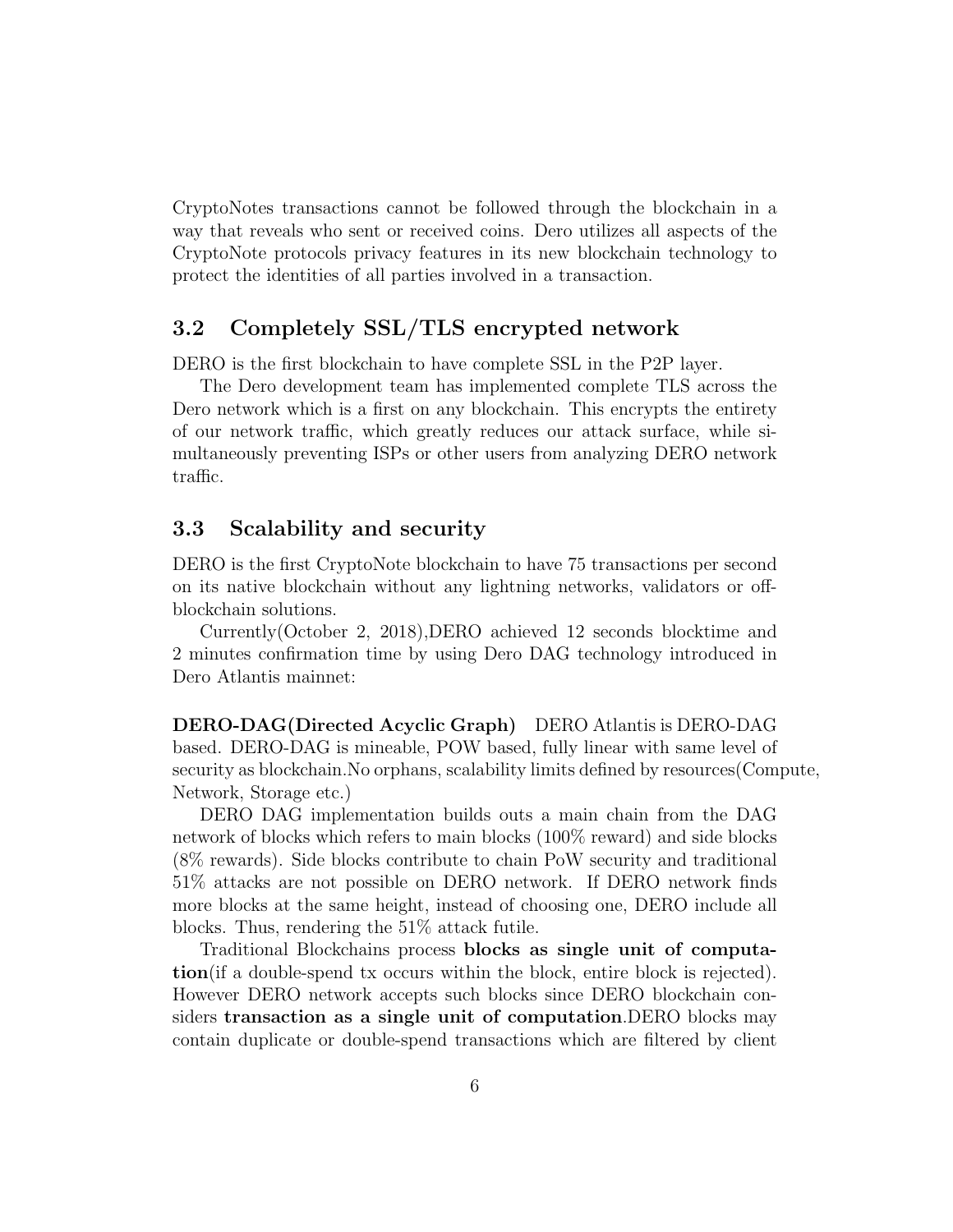protocol and ignored by the network. DERO DAG processes transactions atomically one transaction at a time.

**Client Protocol** It handles same transactions mined by two different miners in different blocks mostly due to luck/Network lag.

**Optimized Bulletproofs** Secure and fast crypto is the basic necessity of this project and adequate amount of time has been devoted to develop/study/implement/audit it. Most of the crypto such as ring signatures have been studied by various researchers and are in production by number of projects. As far as the Bulletproofs are considered, since DERO is the first one to implement/deploy, they have been given a more detailed look.

First, a bare bones bulletproofs was implemented, then implementations in development were studied (Benedict Bunz,XMR, Dalek Bulletproofs) and thus improving our own implementation.Some new improvements were discovered and implemented (There are number of other improvements which are not explained here).

Major improvements are in the Double-Base Double-Scalar Multiplication while validating bulletproofs. A typical bulletproof takes 15-17 ms to verify. Optimized bulletproofs takes 1 to 2 ms(simple bulletproof, no aggregate/batching). Since, in the case of bulletproofs the bases are fixed, we can use precomputed table to convert 64\*2 Base Scalar multiplication into doublings and additions  $<sup>1</sup>$  $<sup>1</sup>$  $<sup>1</sup>$ . This time can be again easily decreased to .5 ms</sup> with some more optimizations.

With batching and aggregation, 5000 range-proofs ( 2500 TX) can be easily verified on even a laptop. The implementation for bulletproofs is in [https://github.com/deroproject/derosuite/crypto/ringct/bulletproof.](https://github.com/deroproject/derosuite/crypto/ringct/bulletproof.go) [go](https://github.com/deroproject/derosuite/crypto/ringct/bulletproof.go) , optimized version is in [https://github.com/deroproject/derosuite/](https://github.com/deroproject/derosuite/crypto/ringct/bulletproof_ultrafast.go) [crypto/ringct/bulletproof\\_ultrafast.go](https://github.com/deroproject/derosuite/crypto/ringct/bulletproof_ultrafast.go).

There are other optimizations such as base-scalar multiplication could be done in less than a microsecond.Some of these optimizations are not yet deployed and may be deployed at a later stage.

Further research/studies/optimizations are in-progress to further improve DERO network.

<span id="page-7-0"></span><sup>1</sup> We do not use Bos-Coster/Pippienger methods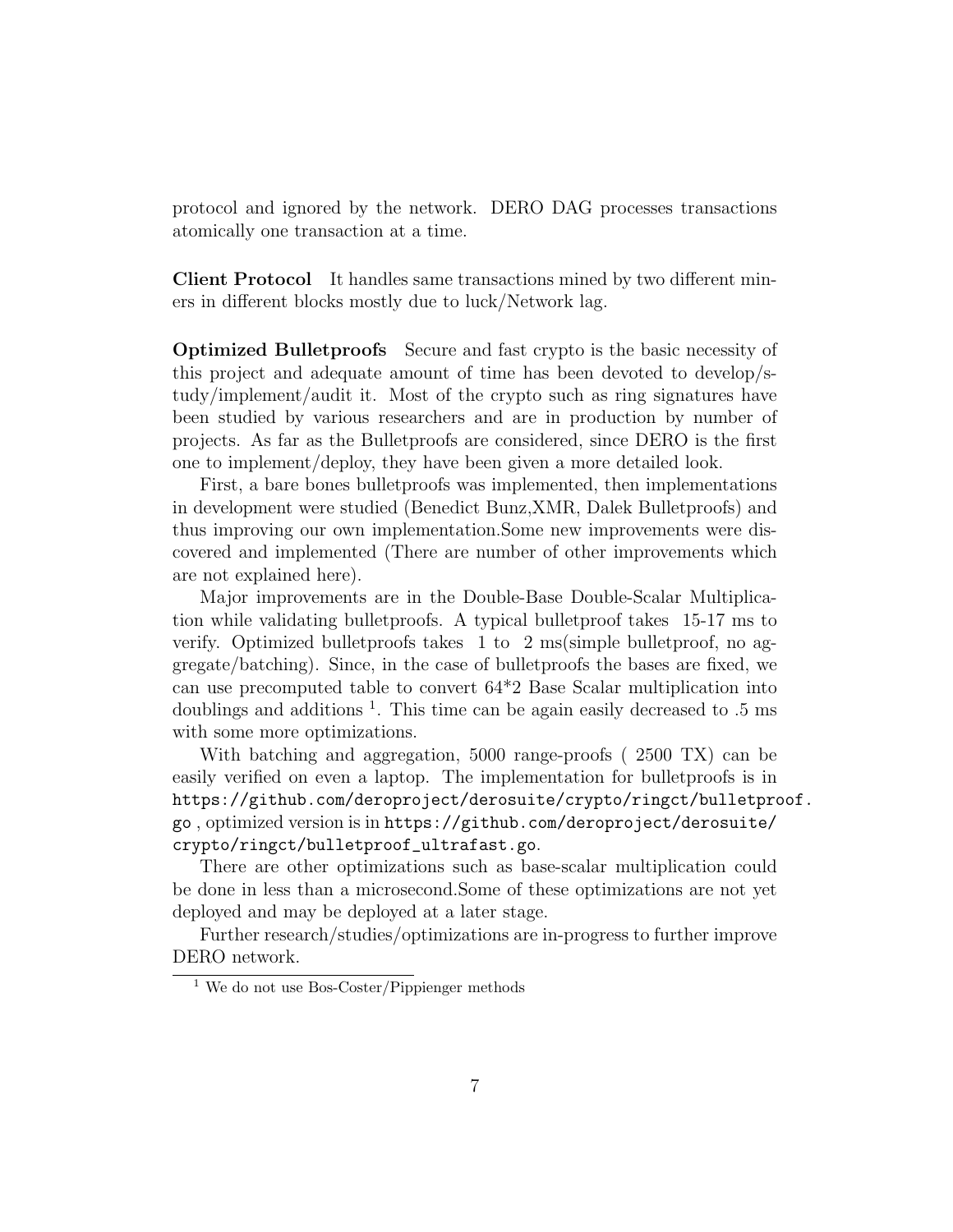**Ultra Compact Blocks** Faster block propagation times and low network usage.

#### <span id="page-8-0"></span>**3.4 Smart contracts**

A smart contract is a digital self-executing contract that is capable of enforcing the terms laid out by all participants in the contract. The goal of smart contracts is to significantly increase contract security while simultaneously reducing costs associated with traditional contracts.

### <span id="page-8-1"></span>**3.5 Atomic swaps**

Atomic swaps make the exchange of one cryptocurrency for another possible without the need for a trusted third-party. To prevent one party from failing to send their coins, atomic swaps use something called hash time-locked contracts (HTLCs)<sup>[2](#page-8-5)</sup> to enable a trustless trading system.

### <span id="page-8-2"></span>**3.6 Mobile and offline wallets**

As with any currency, multiple forms of storage and varying degrees of financial availability are required. Dero is bringing a complete spectrum of wallet storage options to users by providing solutions that range from mobile wallets on mobile devices to offline 2FA (Two Factor Authentication) biometric identification protected hardware wallets.

### <span id="page-8-3"></span>**3.7 Lightweight wallet**

Instead of downloading the entire blockchain, a lightweight wallet connects to randomly selected decentralized nodes to utilize the data stored there. This dramatically reduces the amount of data required to transact on the network while maintaining the security of your private keys on your device, not the node the device is connected to.

### <span id="page-8-4"></span>**3.8 Subaddresses**

This technology allows for the creation of additional public addresses for one wallet. This allows a user to differentiate where payments are coming from

<span id="page-8-5"></span> $2$ https://en.bitcoin.it/wiki/Hashed\_Timelock\_Contracts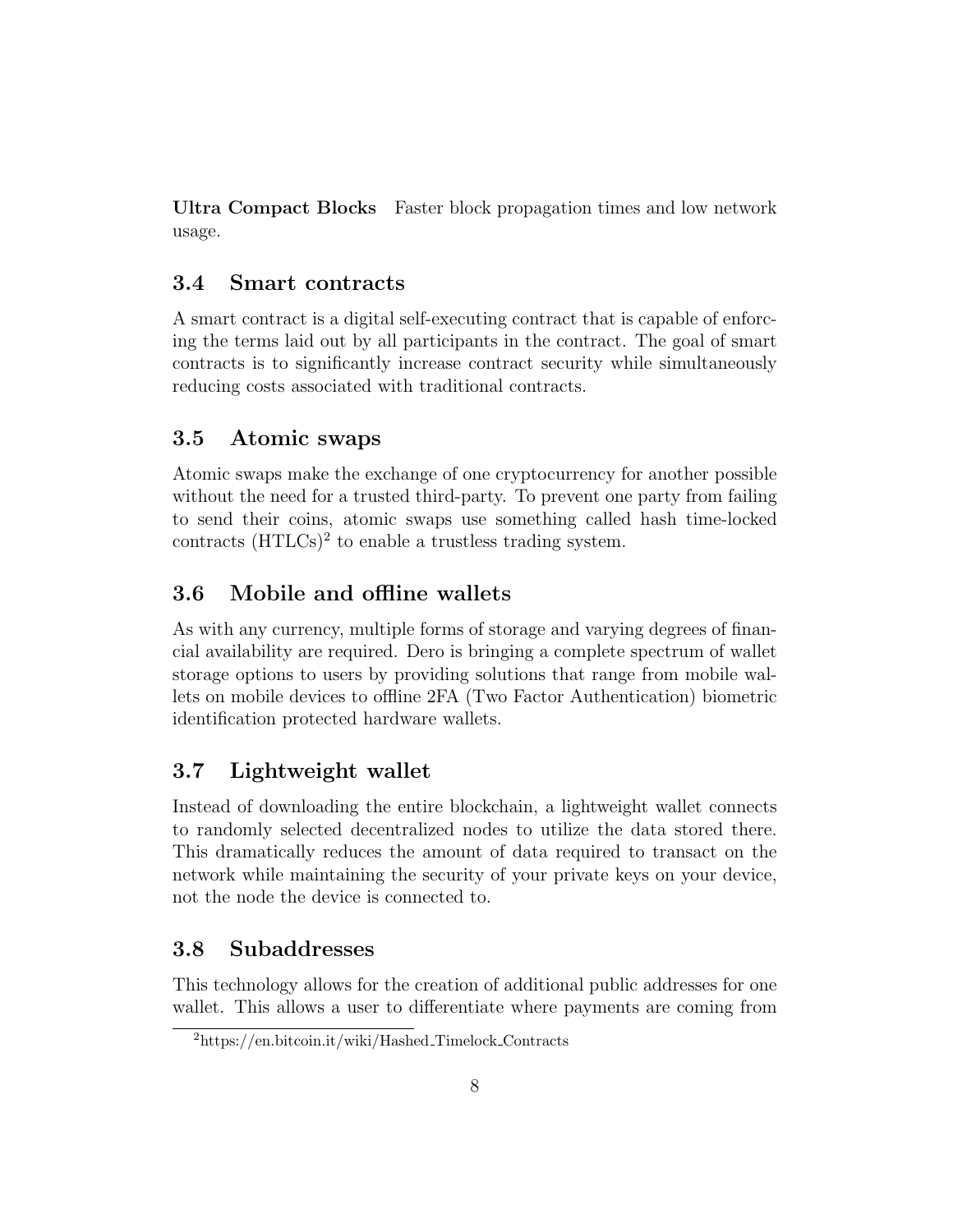while preventing privacy loss caused by linking transactions to one public address.

#### <span id="page-9-0"></span>**3.9 Escrow services on the blockchain**

Escrow services may take advantage of DERO blockchain technology by using it as the trusted third party. In this instance, a financial instrument or an asset is recorded on the blockchain and held until the appropriate instructions are given, or contractual obligations have been fulfilled.

#### <span id="page-9-1"></span>**3.10 Address signing and certifying**

Comparable to the way a certifying authority may issue a passport or drivers license, an individual may receive digital signatures and pre-authorizations that are stored on their individual wallet on the blockchain.

#### <span id="page-9-2"></span>**3.11 Voting**

Through the use of blockchain technology any group or organization may create a safe and transparent voting system that also maintains complete anonymity among voters.

# <span id="page-9-3"></span>**4 DERO VIRTUAL MACHINE**

Smart Contracts on the DERO blockchain will run in a DERO Virtual Machine (DVM). DVM is a Turing complete 256-bit Virtual Machine runtime environment for DERO Smart Contracts with CryptoNote Protocol Privacy and additional modifications. DVM is unique in its ability to execute Smart Contracts while maintaining the privacy and fungiblity of the identities involved in the Smart Contracts. DVM will support the Golang language for writing Smart Contracts with the possibility of Solidity in the future. DVM is in the development phase, and several other features and optimizations are planned which may be added in the future.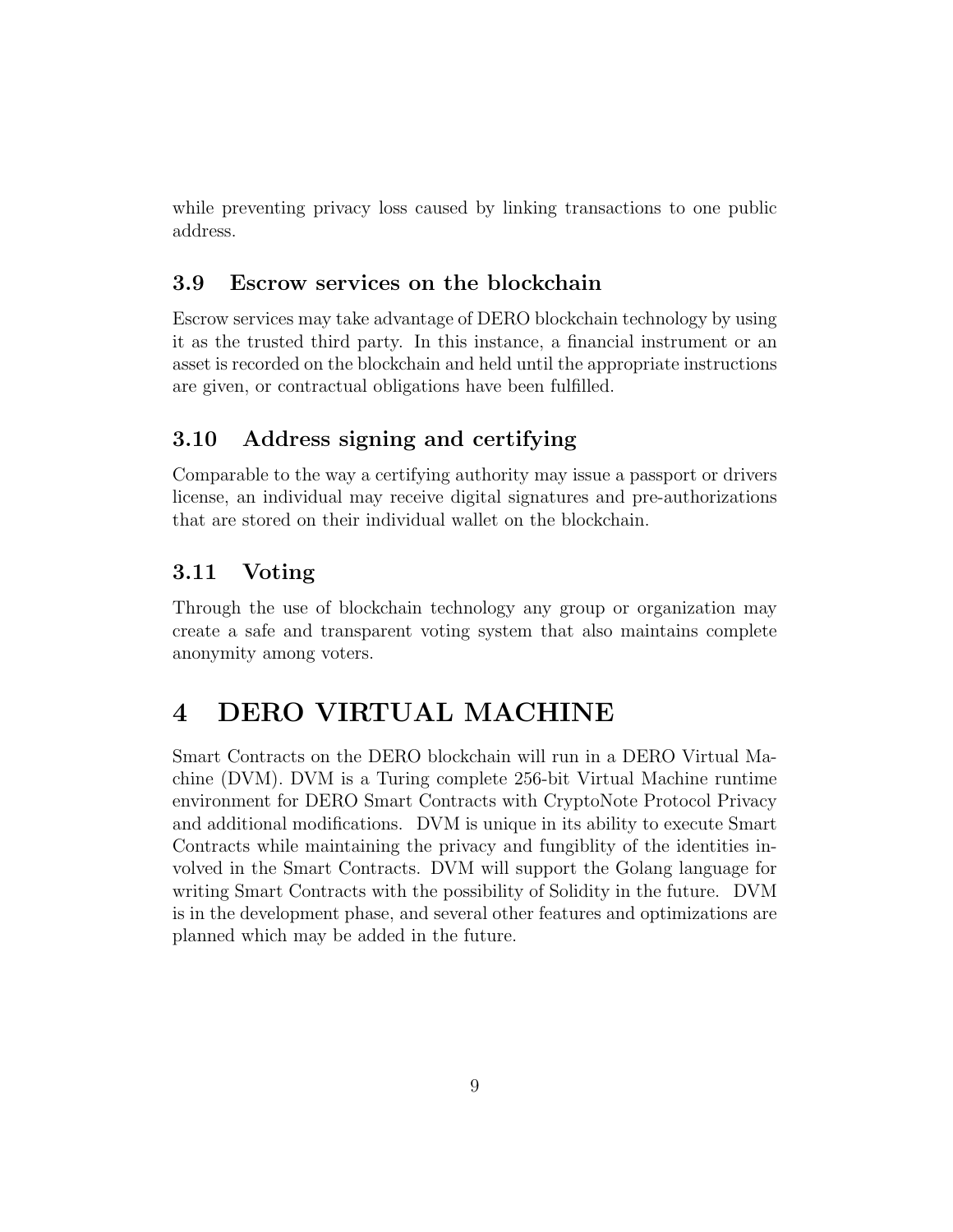# <span id="page-10-0"></span>**5 ROADMAP**

# Dero Project Roadmap

|               | Dec $2017 \cdots$ Launch of the Dero project.                                                              |
|---------------|------------------------------------------------------------------------------------------------------------|
| March 2018    | Implementation of the CryptoNote Protocol in<br>Golang completed.                                          |
| April 2018    | Dero mainnet migrates to the Golang<br>implementation.                                                     |
| June 2018     | Dero Atlantis development completed and<br>testnet launched.                                               |
|               | July 2018 $\cdots$ Mainnet migrates to Atlantis code base with 12 secs block time and Rocket Bulletproofs. |
| August $2018$ | Application for listings on various exchanges.<br>Marketing and expansion starts in parallel.              |
|               | $Q4$ 2018 $\cdots$ Smartcontracts/Atomic Swaps on testnet.                                                 |
|               | Before $2019$ Smartcontracts/Atomic Swaps live on mainnet.                                                 |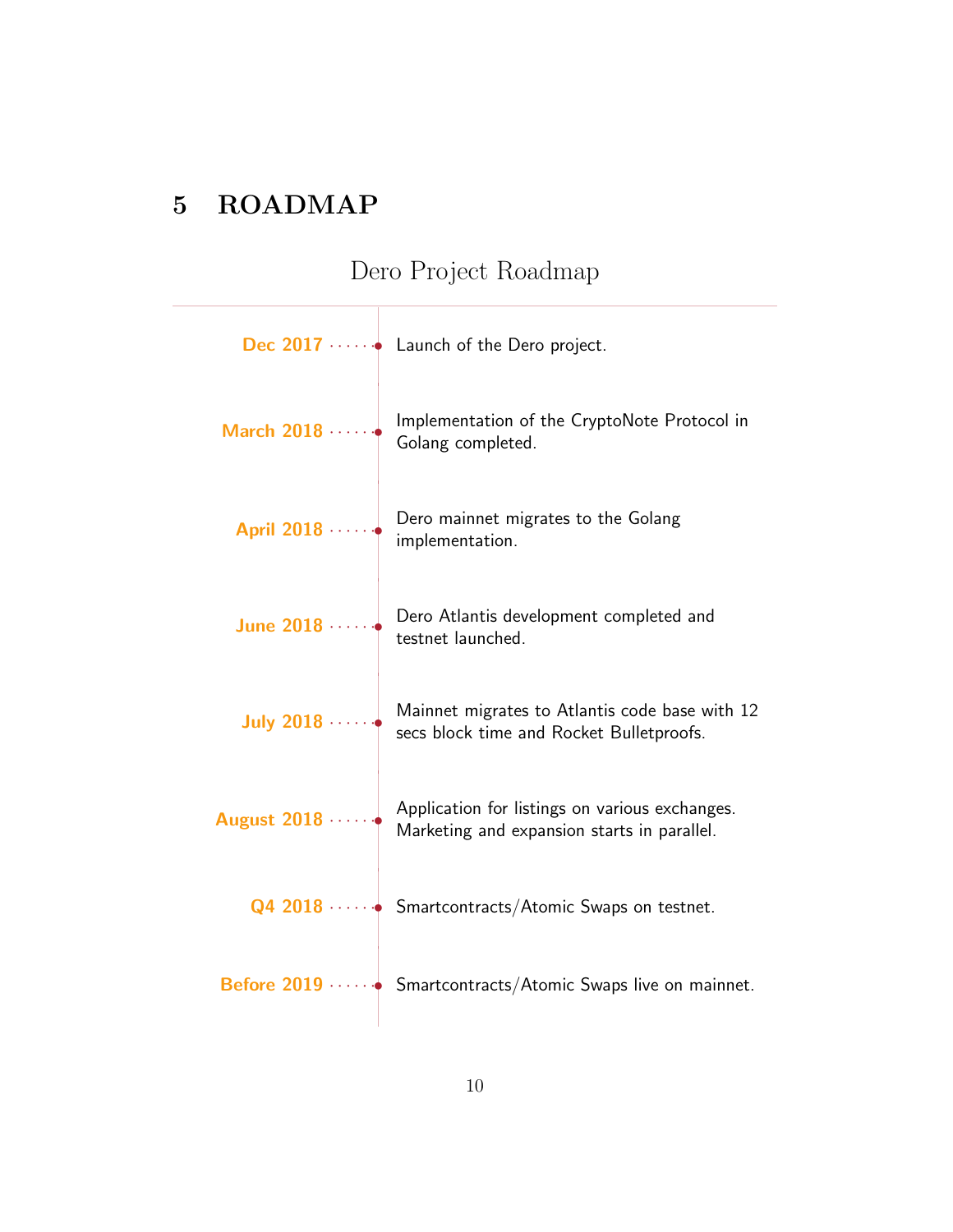### <span id="page-11-0"></span>**6 SPECIFICATIONS**

- PoW algorithm: CryptoNight
- Max supply: 18.4 million for first 8 years, Infinite 157,000 DERO/year
- Block reward: Smoothly varying
- Block time: 12 seconds
- *•* Difficulty: Retargets at every block
- *•* Ticker: DERO

## <span id="page-11-1"></span>**7 DERO BLOCKCHAIN DEVELOPMENT**

DERO takes a utilitarian approach to development. From real world examples, use cases, community suggestions, it strives to develop a blockchain that can be deployed and widely used for practical applications. DERO welcomes everyone to participate in shaping its roadmap and technology by contributing directly to code development, proposing new ideas, or submitting comments and suggestions.

Dero has no ICO. A premine was deemed to be necessary for the long term development and success of the project.

There are totally 2 million dero premined.

1 million premine for devs are locked and will gets unlocked at 20%, 20%, 30%, 30% respectively in years 1-4.

Devs premine second year wallet viewkey:

fa b e3 d21316f c1 c9a1f d d3526 d c3 b e2 c1 e4 c3 da4faa72 b280 b f07500481222792e2237737d01c6a1cd9147afdb3552c84e 016 ce06d08bd68e66ff27353a7530f

Wallet viewkey of third and fourth year:

4685 a4f7 d86 e c d6f2493291f d b26329f97 ea5 e7af48629 c12 0dcb175df7c62ac09dd096278efec8df52c531298f5cf73aa 9 d6 e e722 d64521 ef df97 cf69172505

The other 1 million dero is used for marketing/community growth and project develop.